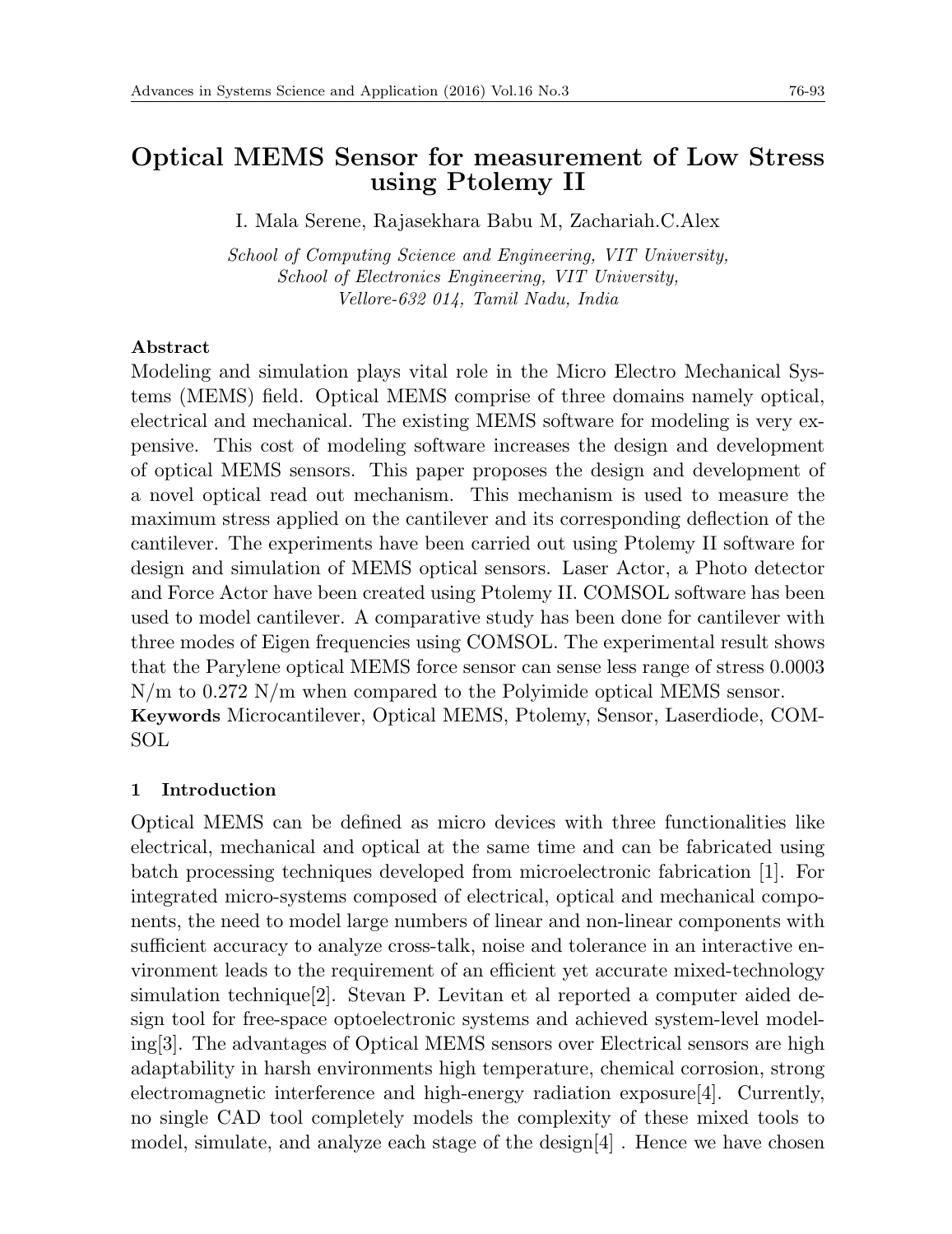Ptolemy as our framework for developing Optical MEMS based sensors. Ptolemy II is a system level design environment that supports heterogeneous modeling and design of concurrent systems. For simulating Optical MEMS devices it is essential to integrate tools with different models of computation to simulate the whole system [5]. The Ptolemy II software provides an infrastructure that allows designers explore and integrate the different models of computation [6]. It is system levels tool it. It does not provide the functionality for implementation-level simulation. But external tools based on different model of computation can be integrated into each domain and Ptolemy II can serve as semantic glue.

In this present work, the simple component of MEMS, a microcantilever is used to sense the stress. It can be operated in two modes: static and dynamic mode. In static mode, the bending of microcantilever depends upon the force or stress on the cantilever. In dynamic mode, the resonant frequency of microcantilever changes when the mass added to it. The different read out mechanisms of the microcantilever are optical readout, piezoelectric and piezoresistive [7]. Many researchers reported that the microcantilever is made of materials like Silicon, Silicon nitride and PolySilicon [8-9]. But the fabrication cost of the silicon based cantilevers is expensive. So Silicon can be replaced by a polymer which offers a shining future for the development of chemical and biological sensors. The merits of the Polymer microcantilever over silicon microcantilever are low cost, more flexibility, transparency to visible UV, easily mouldable capability, improved bio-compatibility[10]. In this paper, Polyimide and Parylene are identified as suitable polymers for microcantilevers given their low Youngs modulus, high planarity, chemical resistance and biocompatibility [11].

#### **2 Expermental and Simulation**

Laser source emits the light of wavelength  $(\lambda=850$ nanaometers). This laser beam is then passing through the two optical fibers separated apart axially. The cantilever structure is fixed at one end and free at other end. A slit is connected at the free end of the cantilever moves between the two optical fibers when force is applied. The deflection of the beam will be in Y direction and by virtue of this deflection the output power detected at one of the fiber ends is varied continuously from maximum to minimum though the slit arrangement as shown below. This output power variation can be calibrated according to change in minute force variation over the cantilever which in turn will constitute an accurate Optical MEMS sensor. The light coming out of the second optical fiber is detected by the photo detector.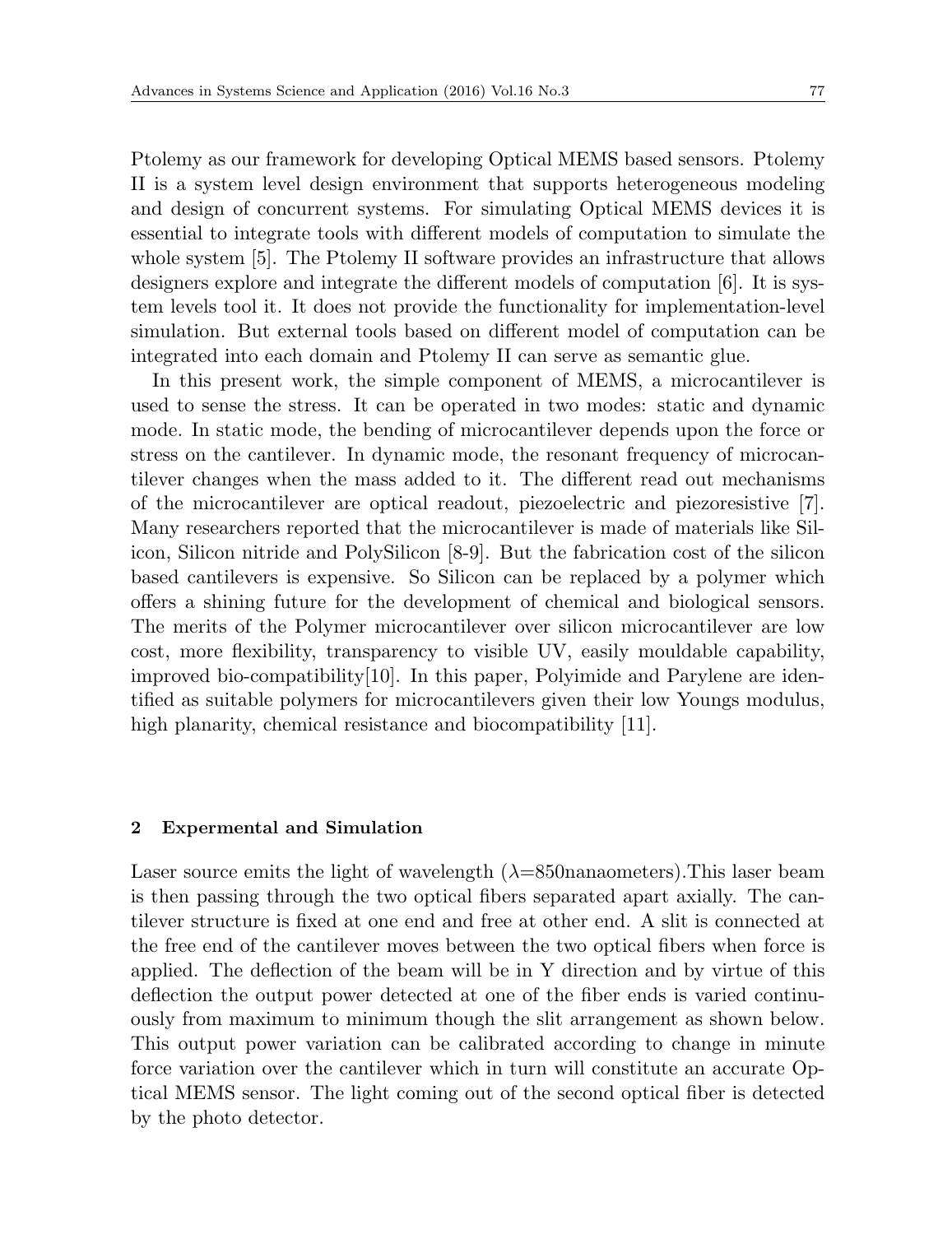

**Fig.** 1 Flowchart of Individual Particle Update

### **3 Details of Software development**

In the present investigation, we have developed software codes for various actors that make an Optical MEMS Sensor in a software platform called Ptolemy. The various actors are Laser, a photo detector and a Force Actor. The individual figures of the various actors like Laser actor, Force Actor and Photodiode actor are given in the fig 2 (a)-(c) below:



**Fig.** 2 (a) Laser Actor (b) Force Actor and (c) Photodiode Actor

#### *3.1 Laser actor*

The abbreviation of Laser is Light Amplification by Stimulated Emission of Radiation. Laser operates on the principle called Stimulated emission. It was postulated by Albert Einstein before 1920. This is a semiconductor laser diode (GaAs) which emits light when we apply a forward biased across the p-n junction. The laser diode actor is modelled using the mathematical equations which include Internal Power of the Laser, External Power of the Laser and Reverse Leakage current of the diode. The External Power of the laser diode is given by

$$
P_o = \frac{P_{\text{int}}}{n(n+1)^2} \tag{1}
$$

where  $n$ ,  $P_{int}$ ,  $P_o$  is refractive index of the GaAs, internal Power and external power of the Laser.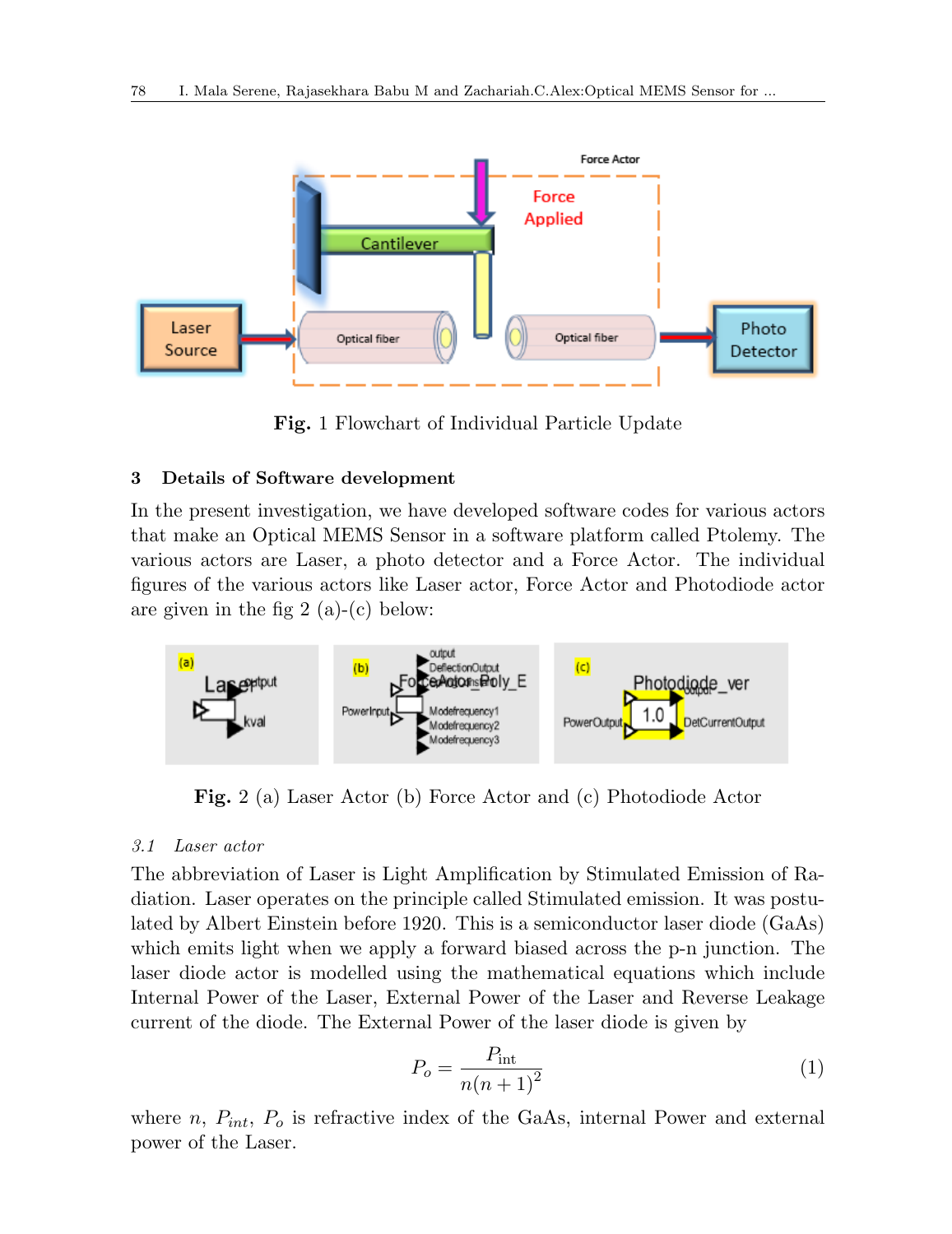#### *3.2 Force Actor*

The Force actor made of a cantilever beam and two optical fibers. The deflection of the cantilever is modelled using stoneys equation, spring constant and the three modes of the resonant frequency. The optical fiber actor is created using the power output detected at the second fiber and the loss of light due to the force applied on the cantilever.

#### *3.2.1 Cantilever Beam*

Micro cantilever is a widely used component in micro electro mechanical system devices [12]. Cantilever is a type of beam fixed at one end and suspended freely at the other end and the beam is originally straight. The equation (2) is the Stoneys formula [13], which relates cantilever end deflection  $\delta$  to applied stress *σ*:

$$
\delta = \frac{3\sigma(1-\nu)}{E}(\frac{L}{t})^2\tag{2}
$$

where  $\delta, \sigma, L, t, E, \nu$  are deflection, stress, length of the Cantilever beam, Youngs Modulus, Poissons ratio.

The spring constant (k) of the cantilever beam is given by

$$
k = \frac{Ewt^3}{4L^3} \tag{3}
$$

where *E*, *w*, *t* and *L* are the Youngs modulus, width , thickness and length of the cantilever beam.

The frequency at which a cantilever tends to oscillate in the absence of any force is the eigen frequency .The eigen frequency of a cantilever beam [14] can be find out from the optimized cantilever geometry for the L and t and density , for the two sensors is given by

$$
f = \alpha_n \frac{t}{L^2} \sqrt{\frac{E}{\rho}}
$$
 (4)

$$
\alpha_n = \frac{1}{4\pi\sqrt{\varepsilon}}\lambda_n^2\tag{5}
$$

where  $\lambda_n = 1.8751, 4.6941, 7.8547$  ......

#### *3.2.2 Optical Fibre*

We have designed two fibres with core diameter  $2a=175$ m coupled longitudinally such that the free end of the cantilever will move the slit vertically down between the fiber ends as force is applied on it. As a result the light coupled from fiber1 to fiber2 decreases gradually as the amount of force increases.

There are two formulas used for calculating loss and power detected at the second at the second fiber is given below.

$$
P_{out} = P_{in} \left[ 1 - \left(\frac{w}{2a}\right) \right] \tag{6}
$$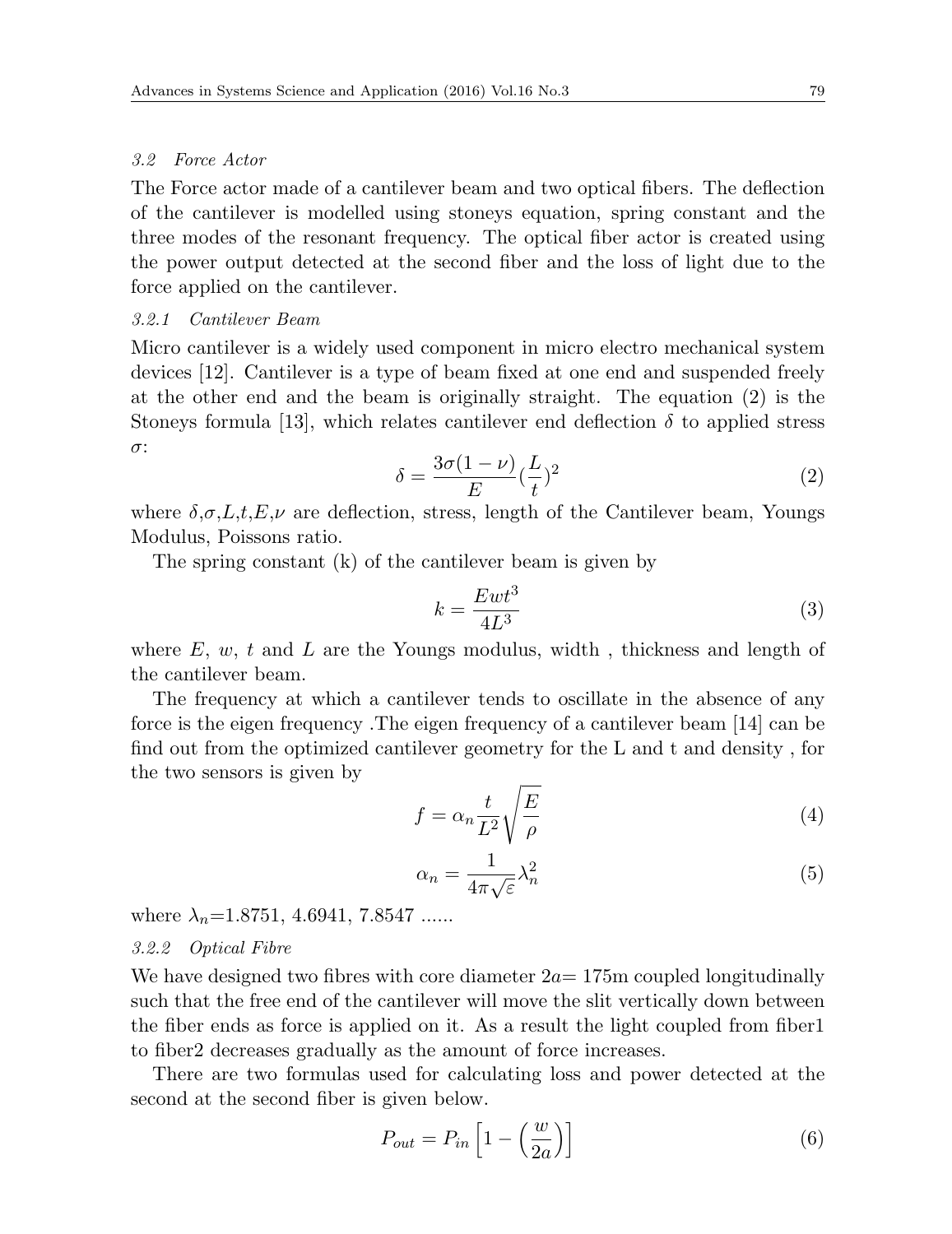$$
Loss = 20\log_{10} A \tag{7}
$$

where *A* stands for ratio of  $P_{out}/P_{in}$ . Loss is a function  $f(w)$ , where *w* is the cantilever deflection, which is numerically equal to  $w/2a$ , where  $2a$  is the fiber diameter.

### *3.3 Detector Actor*

A photodiode is a semiconductor device, with a p-n junction and an intrinsic layer between p and n layers. The photo detector used is a reverse biased photodiode (PD) which converts the input optical power into the photo current  $(I_n)$ . The following formulas are applied to create a detector actor: The Photocurrent is given by

$$
I = RP_{out} \tag{8}
$$

The Responsivity measure the electrical output per optical input of the photodiode is given by

$$
R = \frac{\eta q \lambda}{hc} \tag{9}
$$

where  $\eta$ ,  $\dot{q}$ ,  $h$ ,  $c$ ,  $\lambda$  are Internal quantum efficiency, Charge of electron, Plancks constant, Velocity of light in vacuum, Wavelength of light.

Using the above actors, the Optical MEMS sensor model are created in the Ptolemy framework as shown in the fig 3 and fig 4. In the present work, two Force actors were created using the same geometrical parameters but the cantilever beam is made of different polymer materials like Polyimide and Parylene. The maximum stress sensed by the cantilever is measured for two different materials of the cantilever beam. The material properties of the Cantilever beam include the Youngs Modulus  $(E)$ , Poisson ratio  $(\nu)$  and density  $(\rho)$  is given in the table 1 :

**Table 1** Material Properties of the Cantilever beam

| <b>Material Properties</b> | Polyimide   Parylene |      |
|----------------------------|----------------------|------|
| Youngs Modulus (GPa)       | 3.2                  | 2.8  |
| Poison Ratio               | 0.42                 | (14) |
| Density $(Kg/m3)$          | 1300                 | 1989 |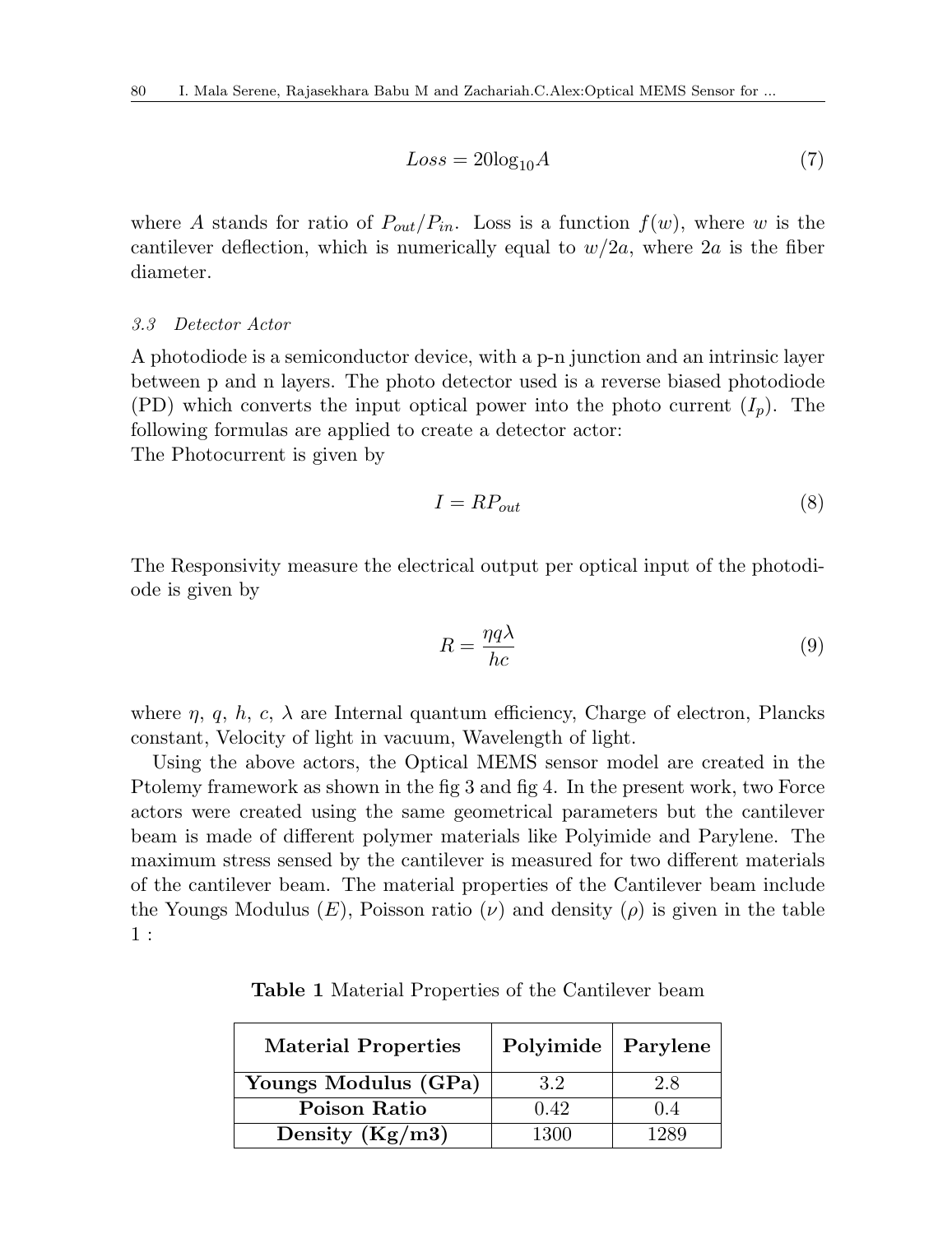

**Fig.** 3 Model of the Optical MEMS Sensor(Polyimide material) using Ptolemy II



**Fig.** 4 Model of the Optical MEMS Sensor (Parylene material) using Ptolemy II

### *3.4 Model the MEMS Cantilever beam using COMSOL*

COMSOL Multiphysics version 5.0, a commercial FEM tool for MEMS was used to develop a finite element model [15] of the Polymer cantilevers. In the present work, the cantilever beam modelled using cost effective open source Ptolemy Software and its eigen frequency of the first three modes are compared with the rectangular beam of two different materials Polyimide and Parylene using the using Comsol Software. The free tetrahedral meshing is applied.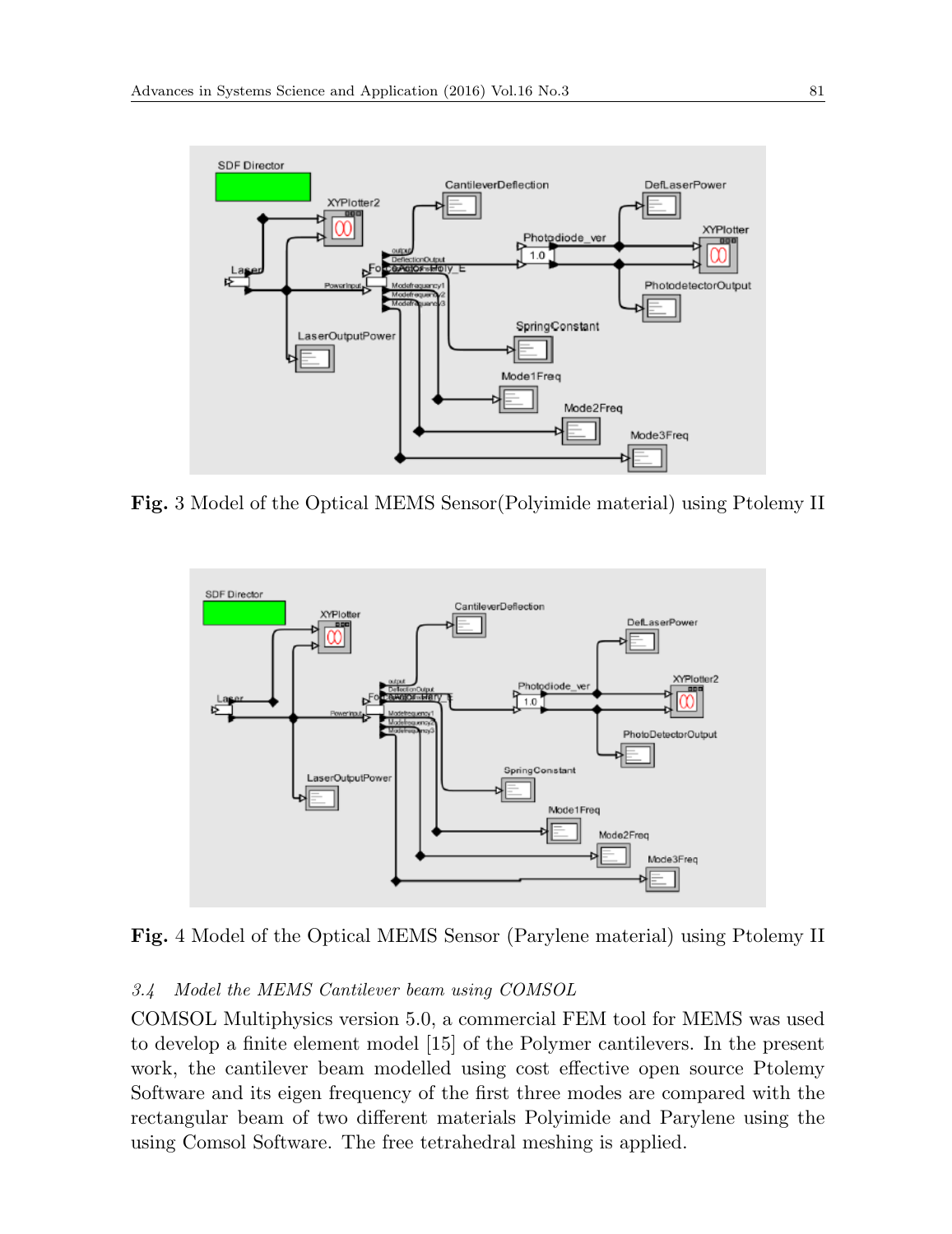

**Fig.** 5 5(a) Model of the rectangular Cantilever Beam using COMSOL, Fig 5(b) Mesh model of the Cantilever Beam

# **4 Results and Discussion**

# *4.1 Optical MEMS Sensor Using Ptolemy*

In the optical MEMS sensor model, the Laser diode is modelled the fig.6 (a) and fig 7(a) represents the output power of the Laser and Output current of Laser Diode. The output power increases linearly with the applied current, when the applied current is larger than the threshold current. When the force applied on the cantilever, the cantilever bends and light passing from the optical fiber 1 to optical 2 is blocked based on the amount of force applied. The range of the force applied and the deflection of the cantilever is recorded for the two Optical Sensors are tabulated in table 2. In fig.6 (b)-(d) and fig.  $7(b)-(d)$ , the sample of the force applied in the cantilever and corresponding deflection of the cantilever is recorded, then the deflected Laser Power is converted into current by the photodiode and plotted in the graph.

# *4.2 Comsol Cantilever Beam Result*

The results of the first three modes of the cantilever beam of two materials modeled using COMSOL software are shown in the fig  $8(a)-(f)$ . The analytical values of the eigen frequencies are compared with Eigen frequencies of the two cantilevers modelled using Comsol are tabulated in the table 3 and the same is represented using bar chart is shown in fig  $9(a)-(b)$ .

# **5 Optimization of the Geometrical Parameters**

The different lengths (200  $\mu$ m, 300  $\mu$ m, 400  $\mu$ m, 450  $\mu$ m, 500  $\mu$ m) of the two different materials of the cantilever are kept constant and the thickness of the cantilever is varied from 0.5  $\mu$ m to 3.0  $\mu$ m. For each length and the maximum stress/force is recorded for each simulation is shown in table 4 and table 6 and the results are plotted is shown in figure 10. (a)-(f). For different thickness (t=0.5  $\mu$ m, 1.0  $\mu$ m, 1.5  $\mu$ m, 2.0  $\mu$ m, 2.5  $\mu$ m and 3.0  $\mu$ m), the length is varied from 200  $\mu$ m to 500 *µ*m for each thickness and the maximum stress/force is recorded for each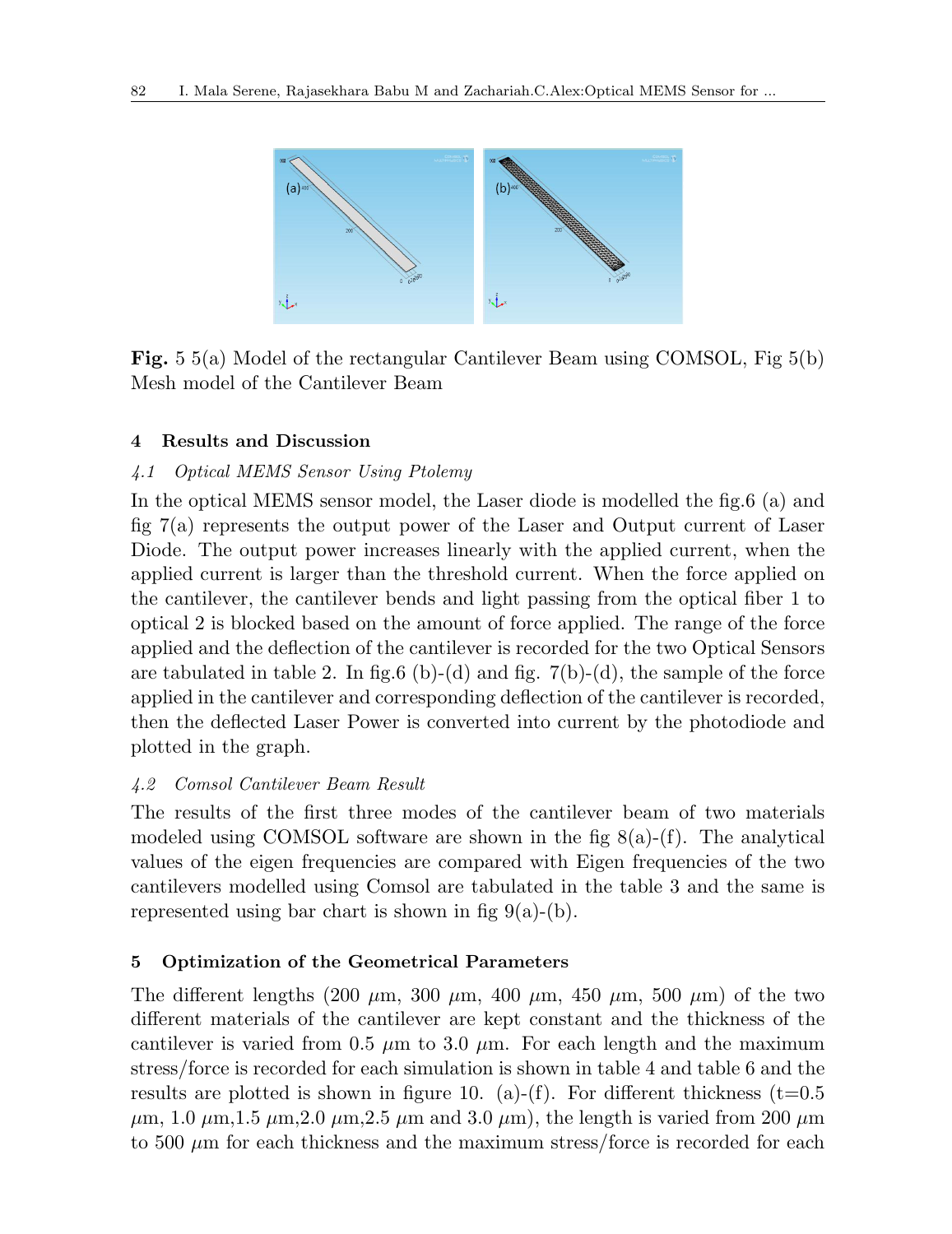

**Fig.** 6 Simulation result of the Polyimide Optical MEMS Force Sensor (a) Output Power of Laser diode (b), (c) and (d) Deflected Laser Power Vs Output Current at the photodetector



**Fig.** 7 Simulation result of the Parylene Optical MEMS sensor1 (a) Output Power of Laser diode (b), (c) and (d) Deflected Laser Power Vs Output Current at the photo detector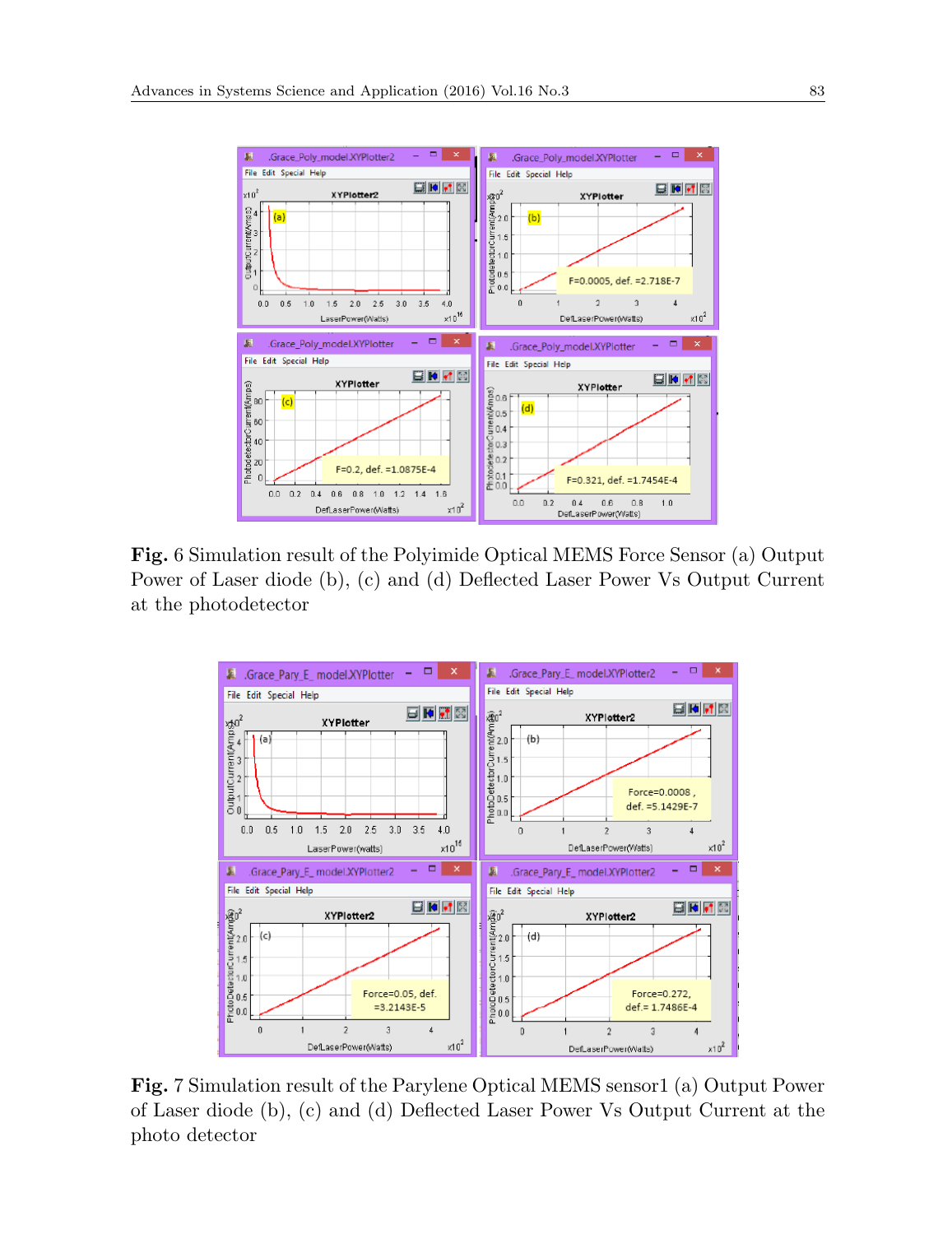| <b>Polyimide Optical MEMS Sensor</b> |            | <b>Parylene Optical MEMS Sensor</b> |            |  |  |
|--------------------------------------|------------|-------------------------------------|------------|--|--|
| Stress/force Applied                 | Cantilever | <b>Stress/force Applied</b>         | Cantilever |  |  |
| (N/m)                                | Deflection | (N/m)                               | Deflection |  |  |
| 0.0005                               | 2.72E-07   | 0.0003                              | 1.93E-07   |  |  |
| 0.05                                 | $2.72E-05$ | 0.05                                | 3.21E-05   |  |  |
| 0.2                                  | 1.09E-04   | 0.1                                 | 6.43E-05   |  |  |
| 0.321                                | 1.75E-04   | 0.272                               | 1.75E-04   |  |  |
| 0.322                                | 1.75E-04   | 0.273                               | 1.76E-04   |  |  |

**Table 2** Stress/Force Applied vs. Cantilever deflection of the Two Optical MEMS Sensor using Ptolemy



Fig. 8 Eigen frequency of the result of the rectangular Cantilever beam1 (a)-(c) and (d)-(f)Cantilever beam2 using Comsol

|  |  |  |  |  |  | Table 3 Comparison of Eigen frequency values using Ptolemy and Comsol software |
|--|--|--|--|--|--|--------------------------------------------------------------------------------|
|--|--|--|--|--|--|--------------------------------------------------------------------------------|

| Modes of  |        | <b>Polyimide Cantilever</b>                       | Parylene Cantilever |        |  |
|-----------|--------|---------------------------------------------------|---------------------|--------|--|
| Eigen     |        | Ptolemy(KHz) COMSOL(KHz) Ptolemy(KHz) COMSOL(KHz) |                     |        |  |
| frequency |        |                                                   |                     |        |  |
|           | 0.5071 | 0.5074                                            | 0.4764              | 0.4678 |  |
|           | 3.178  | 3.2392                                            | 2.986               | 3.037  |  |
|           | 8.899  | 9.1789                                            | 8.3597              | 8.602  |  |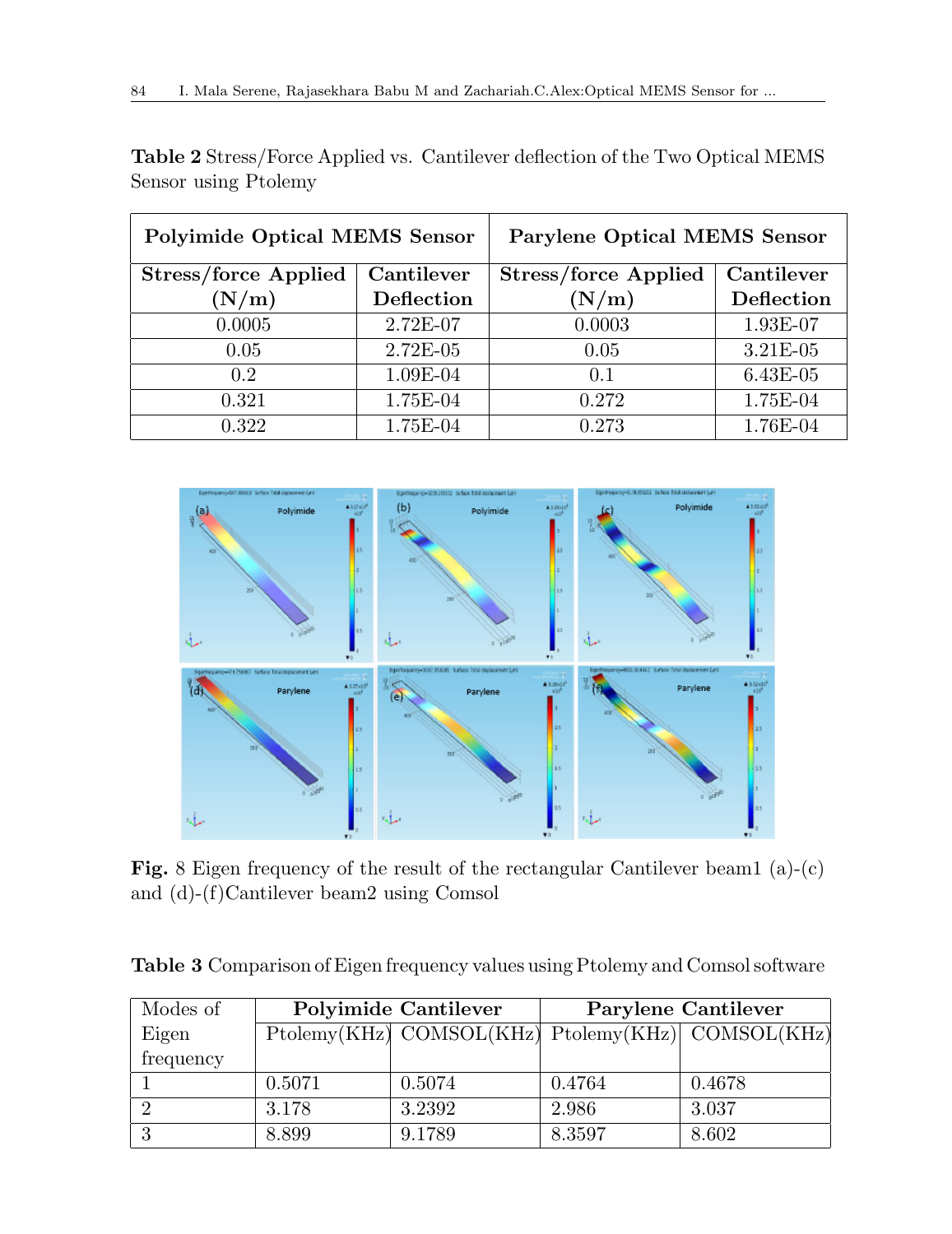

**Fig.** 9 (a-b): Comparison of the modes Vs. Eigen frequency of the Polyimide and Parylene Cantilever beam using Ptolemy and COMSOL

|  |  |  |  |                                                                          | <b>Table 4</b> Different length of the Cantilever beam Vs. Maximum Stress/force |
|--|--|--|--|--------------------------------------------------------------------------|---------------------------------------------------------------------------------|
|  |  |  |  | applied at constant thickness of the Polyimide Optical MEMS Force Sensor |                                                                                 |

| <b>Polyimide Optical MEMS Sensor</b> |                                   |                                                                  |       |       |       |  |  |  |  |  |  |
|--------------------------------------|-----------------------------------|------------------------------------------------------------------|-------|-------|-------|--|--|--|--|--|--|
| Cantilever                           |                                   |                                                                  |       |       |       |  |  |  |  |  |  |
| Thickness                            | Max. stress/force applied $(N/m)$ |                                                                  |       |       |       |  |  |  |  |  |  |
| $(\mu m)$                            | $L=200 \mu m$                     | $L=500 \mu m$<br>L=300 $\mu$ m<br>$L=400 \mu m$<br>L=450 $\mu$ m |       |       |       |  |  |  |  |  |  |
| 0.5                                  | 2.01                              | 0.88                                                             | 0.502 | 0.397 | 0.321 |  |  |  |  |  |  |
|                                      | 8.045                             | 3.57                                                             | 2.011 | 1.588 | 1.287 |  |  |  |  |  |  |
| 1.5                                  | 18.1                              | 8.04                                                             | 4.52  | 3.575 | 2.89  |  |  |  |  |  |  |
| $\mathcal{D}_{\mathcal{L}}$          | 32.1                              | 14.29                                                            | 8.04  | 6.35  | 5.14  |  |  |  |  |  |  |
| 2.5                                  | 50                                | 22.3                                                             | 12.56 | 9.93  | 8.04  |  |  |  |  |  |  |
| 3                                    | 72.3                              | 32.17                                                            | 18.08 | 14.3  | 11.58 |  |  |  |  |  |  |

**Table 5** Different thickness of the Cantilever beam Vs. Maximum stress/force applied at constant Length of the Polyimide Optical MEMS Sensor

| <b>Polyimide Optical MEMS Sensor</b> |               |                                                                                 |       |       |       |       |  |  |  |  |
|--------------------------------------|---------------|---------------------------------------------------------------------------------|-------|-------|-------|-------|--|--|--|--|
| Cantilever                           |               |                                                                                 |       |       |       |       |  |  |  |  |
| Length                               |               | Max. stress/force applied $(N/m)$                                               |       |       |       |       |  |  |  |  |
| $(\mu m)$                            | $t=0.5 \mu m$ | $t=3.0 \mu m$<br>$t=1.0 \mu m$<br>$t=1.5\mu m$<br>$t=2.5\mu m$<br>$t=2.0 \mu m$ |       |       |       |       |  |  |  |  |
| $200 \mu m$                          | 2.01          | 8.045                                                                           | 18.1  | 32.1  | 50    | 72.3  |  |  |  |  |
| $300 \mu m$                          | 0.88          | 3.57                                                                            | 8.04  | 14.29 | 22.3  | 32.17 |  |  |  |  |
| $400 \mu m$                          | 0.502         | 2.011                                                                           | 4.52  | 8.04  | 12.56 | 18.08 |  |  |  |  |
| $450 \mu m$                          | 0.397         | 1.588                                                                           | 3.575 | 6.35  | 9.93  | 8.04  |  |  |  |  |
| $500 \mu m$                          | 0.321         | 1.287                                                                           | 2.89  | 5.14  | 8.04  | 11.58 |  |  |  |  |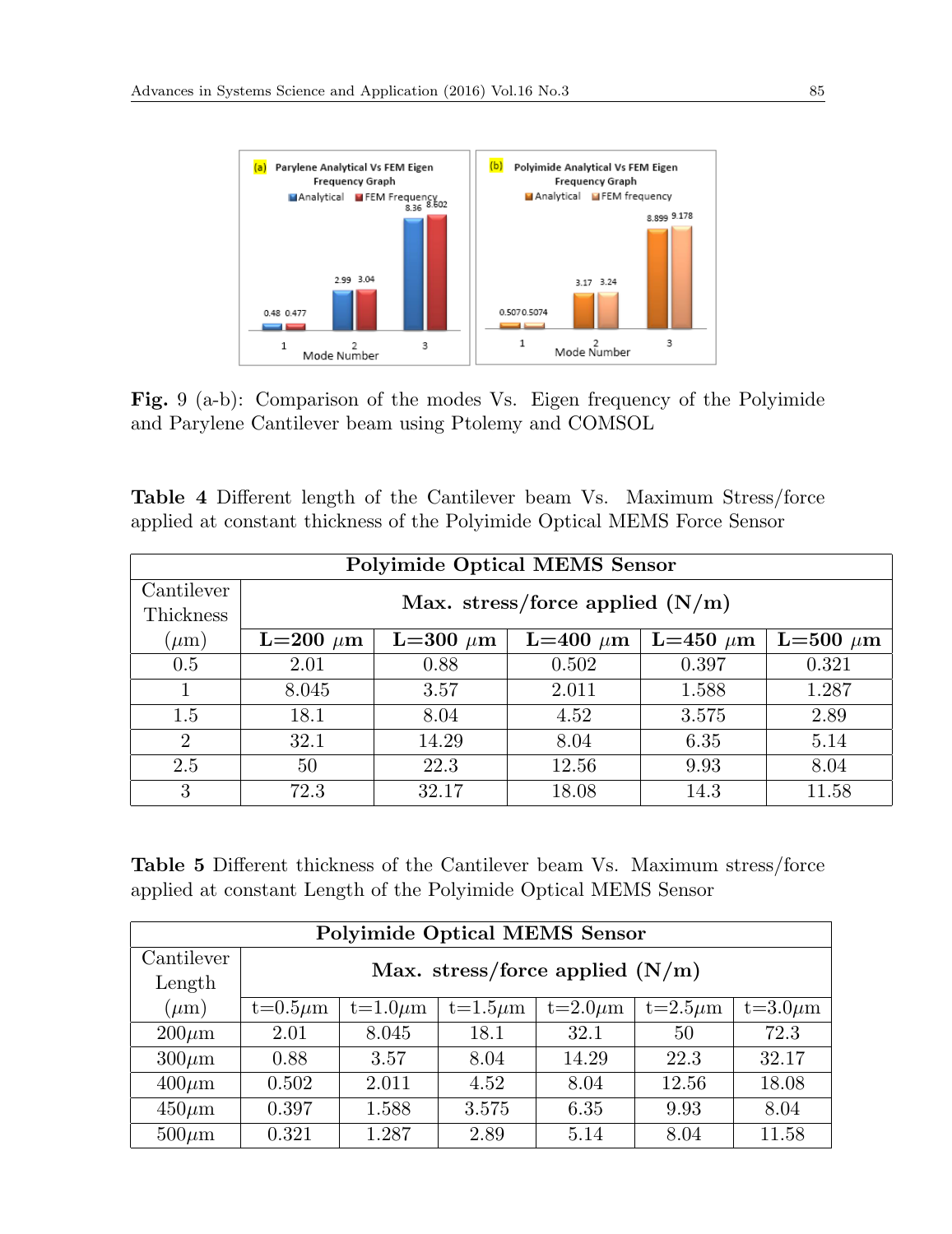

**Fig.** 10 (a)-(f) Different length of the Cantilever beam Vs Maximum stress/force applied of the Polyimide Optical MEMS Sensor at constant thickness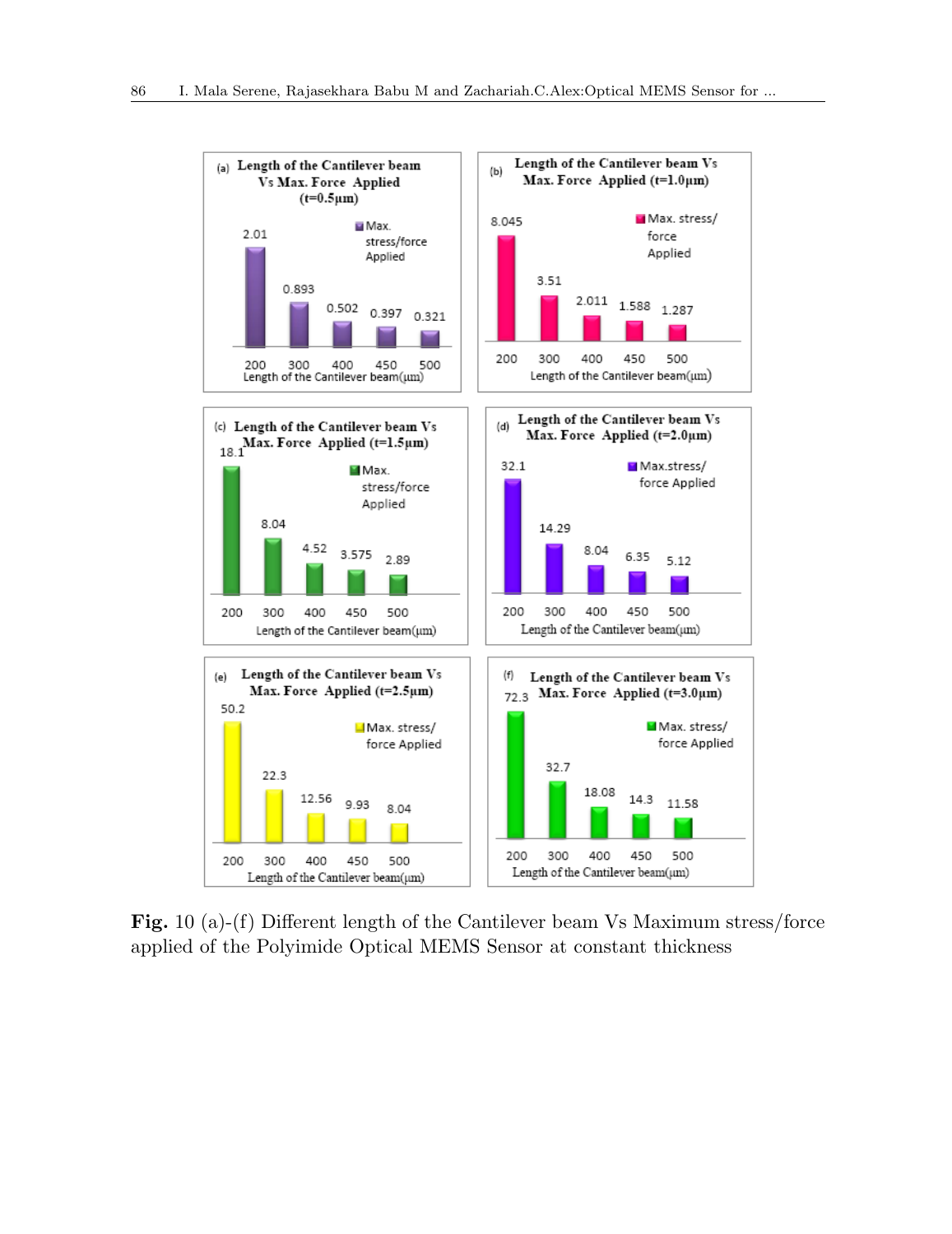

**Fig.** 11 (a)-(f) Different length of the Cantilever beam Vs Maximum stress/force applied of the Polyimide Optical MEMS Sensor at constant thickness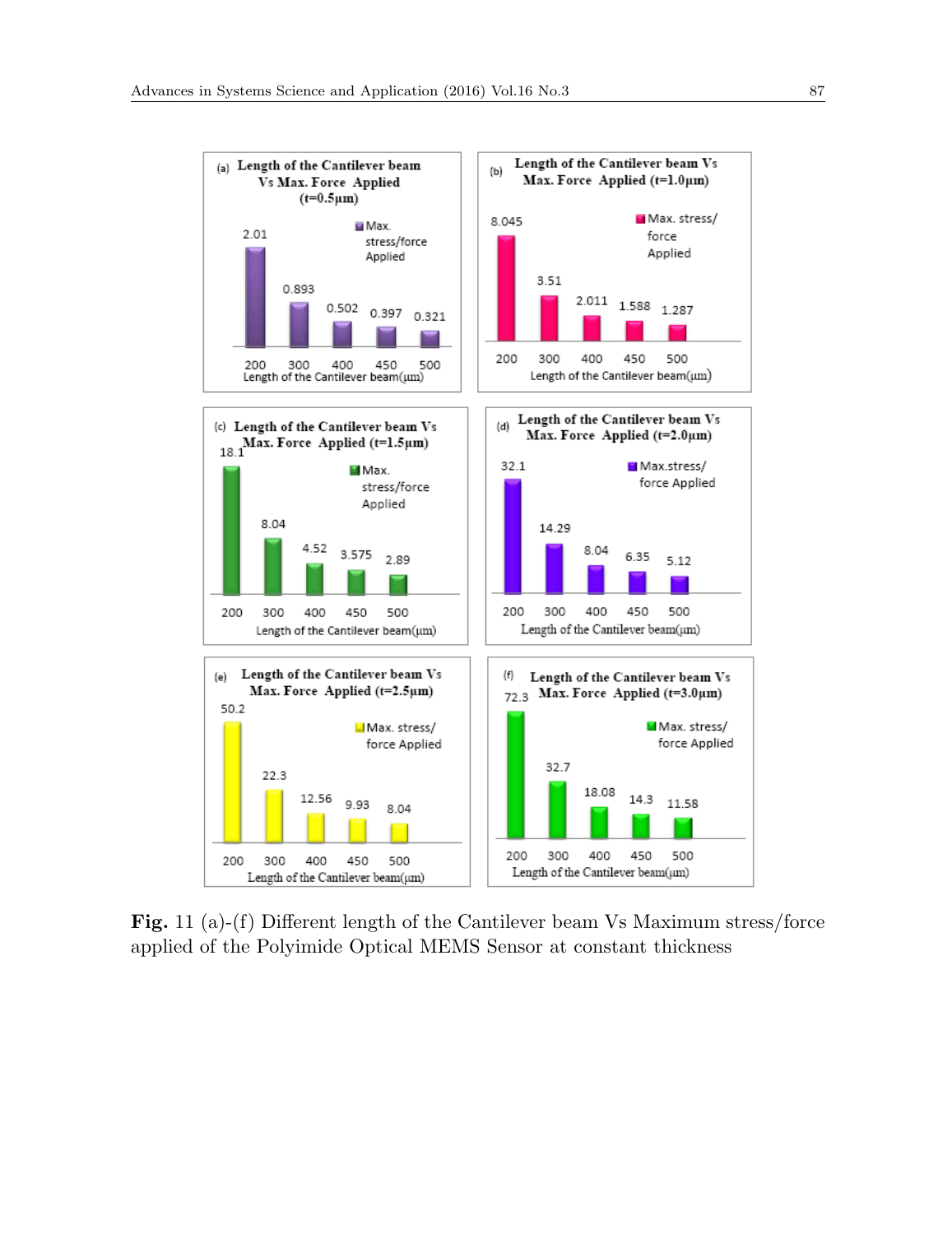

**Fig.** 12 (a)-(f) Different thickness of the Cantilever beam Vs. Maximum stress/force applied of the Polyimide Optical MEMS Sensor at constant Length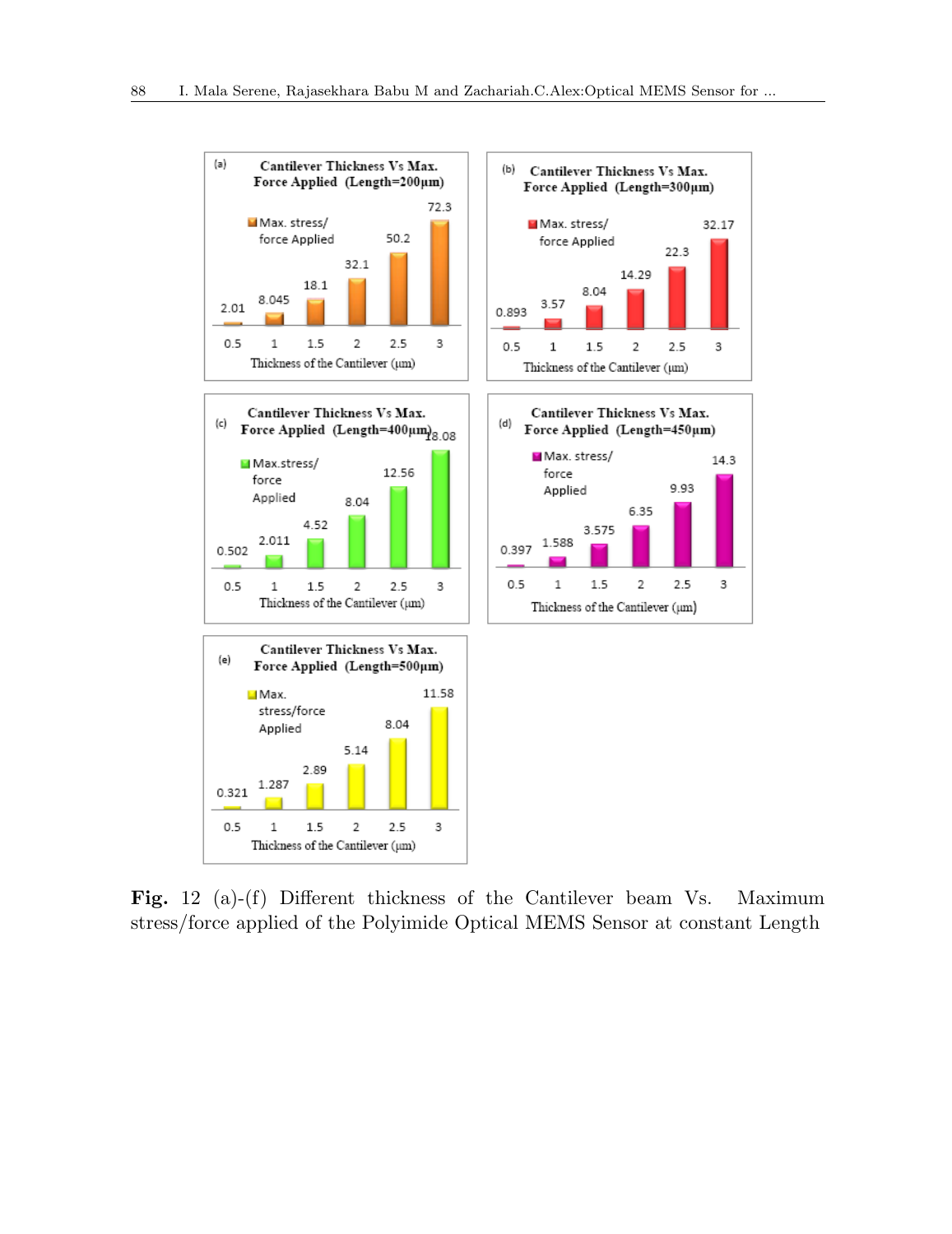

**Fig.** 13 (a)-(f) Different length of the Cantilever beam Vs. Maximum stress/force Applied at constant thickness of the Parylene Optical MEMS Sensor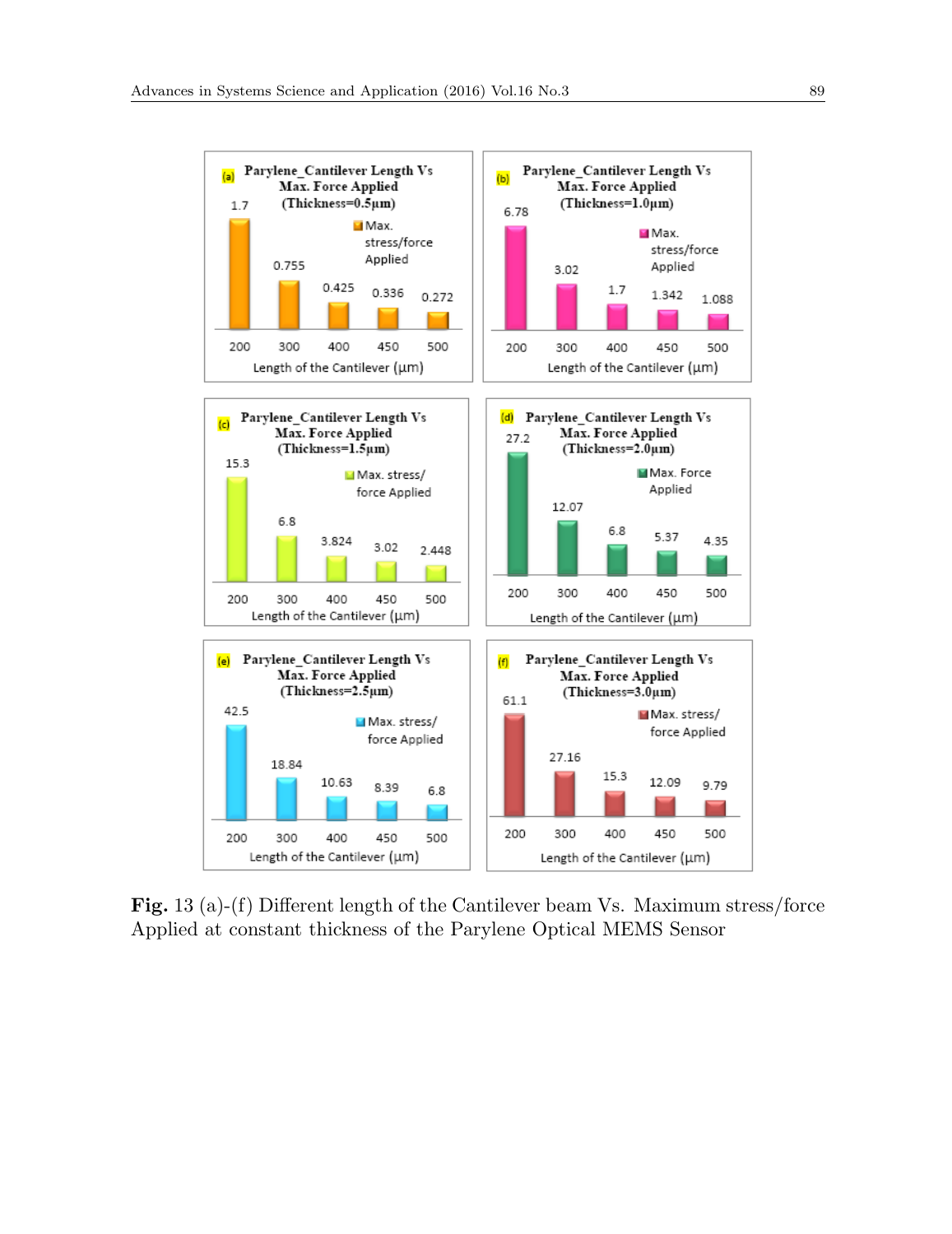

**Fig.** 14 (a)-(e) Different thickness of the Cantilever beam Vs. Maximum stress/Force Applied at constant length of the Parylene Optical MEMS Force Sensor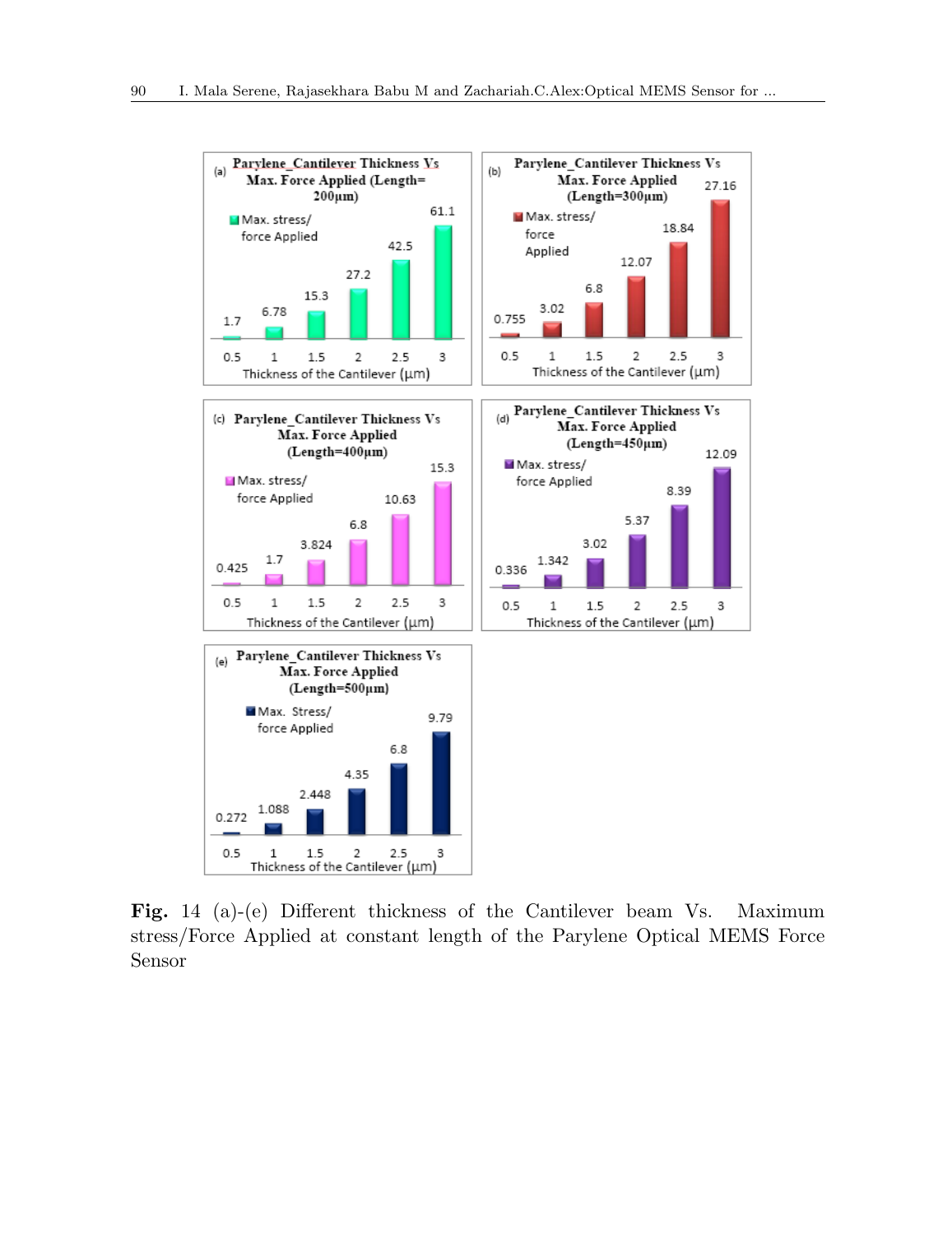| <b>Parylene Optical MEMS Sensor</b> |                                                                           |       |       |       |       |  |  |  |  |
|-------------------------------------|---------------------------------------------------------------------------|-------|-------|-------|-------|--|--|--|--|
| Cantilever                          |                                                                           |       |       |       |       |  |  |  |  |
| Thickness                           | Max. stress/force applied $(N/m)$                                         |       |       |       |       |  |  |  |  |
| $(\mu m)$                           | L=200 $\mu$ m  L=300 $\mu$ m  L=400 $\mu$ m  L=450 $\mu$ m  L=500 $\mu$ m |       |       |       |       |  |  |  |  |
| 0.5                                 | 1.7                                                                       | 0.755 | 0.425 | 0.336 | 0.272 |  |  |  |  |
|                                     | 6.78                                                                      | 3.02  | 1.7   | 1.342 | 1.088 |  |  |  |  |
| 1.5                                 | 15.3                                                                      | 6.8   | 3.824 | 3.02  | 2.448 |  |  |  |  |
| $\overline{2}$                      | 27.2                                                                      | 12.07 | 6.8   | 5.37  | 4.35  |  |  |  |  |
| 2.5                                 | 42.5<br>18.84<br>10.63<br>8.39<br>6.8                                     |       |       |       |       |  |  |  |  |
| 3                                   | 61.1                                                                      | 27.16 | 15.3  | 12.09 | 9.79  |  |  |  |  |

**Table 6** Different length of the Cantilever beam Vs. Maximum stress / force applied at constant thickness of the Parylene Optical MEMS Sensor

**Table 7** Different thickness of the Cantilever beam Vs. Maximum stress/force applied at constant Length of the Parylene Optical MEMS Sensor

| <b>Parylene Optical MEMS Sensor</b> |                                               |                                                                                 |       |       |       |       |  |  |  |  |
|-------------------------------------|-----------------------------------------------|---------------------------------------------------------------------------------|-------|-------|-------|-------|--|--|--|--|
| Cantilever                          |                                               |                                                                                 |       |       |       |       |  |  |  |  |
| Length                              |                                               | Max. stress/force applied $(N/m)$                                               |       |       |       |       |  |  |  |  |
| $(\mu m)$                           | $t=0.5\mu m$                                  | $t=3.0 \mu m$<br>$t=1.0 \mu m$<br>$t=1.5\mu m$<br>$t=2.0 \mu m$<br>$t=2.5\mu m$ |       |       |       |       |  |  |  |  |
| $200 \mu m$                         | 1.7                                           | 6.78                                                                            | 15.3  | 27.2  | 42.5  | 61.1  |  |  |  |  |
| $300 \ \mu m$                       | 0.755                                         | 3.02                                                                            | 6.8   | 12.07 | 18.84 | 27.16 |  |  |  |  |
| $400 \mu m$                         | 3.824<br>10.63<br>15.3<br>0.425<br>1.7<br>6.8 |                                                                                 |       |       |       |       |  |  |  |  |
| $450 \mu m$                         | 0.336                                         | 3.02<br>12.09<br>8.39<br>1.342<br>5.37                                          |       |       |       |       |  |  |  |  |
| $500 \ \mu m$                       | 0.272                                         | 1.088                                                                           | 2.448 | 4.35  | 6.8   | 9.79  |  |  |  |  |

simulation is shown in table 5 and table 7 and the results are plotted is shown in figure 11. (a)-(f). From the recorded values, low stress/force is achieved at the length 500 *µ*m and the thickness is 0.5m for both the sensors.

# **6 Conclusion**

Different actors like Laser actor, Force actor and photodetector have been developed and added in Ptolemy framework. The physical functioning of each component of the Optical MEMS Force Sensor device has been simulated using these actors. The results have been presented. The two optical MEMS force sensor are simulated in Ptolemy II. The Parylene Optical MEMS sensor can sense the low stress/force in the range of 0.0003 N/m to 0.272 N/m with the present fiber optic setup. The Eigen frequency of the two cantilever beam is modelled using open source Ptolemy II and the three modes of Eigen frequencies are compared with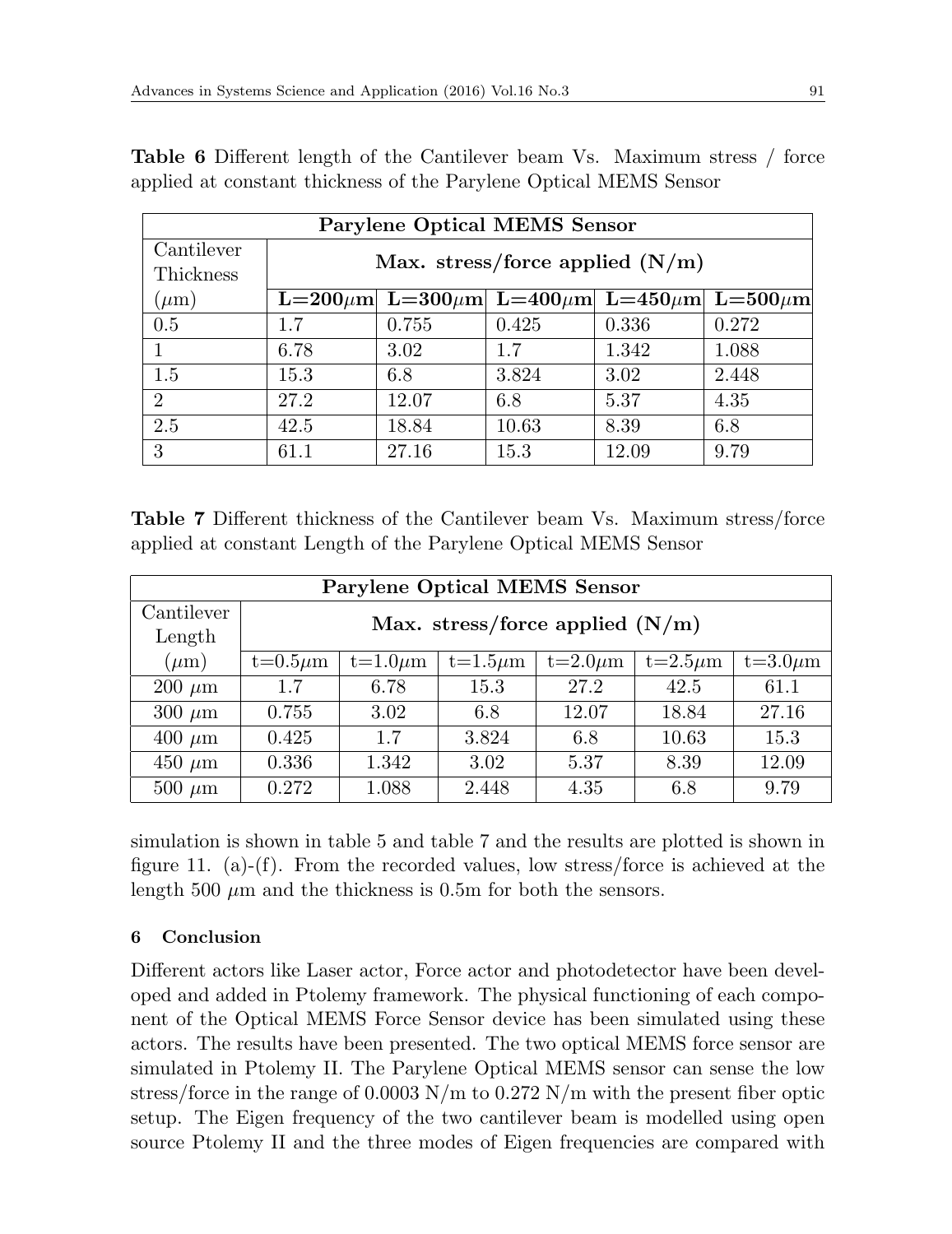the results of the COMSOL. The low stress/force is measured for the optimized length (500  $\mu$ m) and the thickness (0.5  $\mu$ m) is found by varying the thickness and length of the Cantilever using Ptolemy.

# **7 Acknowledgement**

We are thankful for support by the NPMASS MEMS Design Centre, SENSE, VIT University for doing this project.

### **References**

- [1] E. Ollier(2002), "Optical MEMS Devices Based on Moving Waveguides", *IEEE J.Sel. Topics Quantum Elect*, vol. 8, no. 1, pp. 155C62.
- [2] Selvarajan, A and Pattnaik, Prasant Kumar and Badrinarayana, T and Srinivas, T (2006), "A comparative study of MOEM pressure sensors using MZI, DC, and racetrack resonator IO structures", *In Proceedings SPIE International Conference on Smart Structures and Materials 2006:Smart Electronics, MEMS, BioMEMS, and Nanotechnology*, pages Vol.61726, 61721A, San Diego, California, USA.
- [3] Levitan, S.P., Kurzweg, T.P., Marchand, P.J., Rempel, M.A., Chiarulli, D.M., Martinez, J.A, Bridgen, J.M.,Fan, C. and McCormick, F.B.(1998), " Chatoyant: a computer-aided design tool for free-space optoelectronic systems", *Applied Optics*,Vol. 37, No. 26, pp. 6078-6092.
- [4] T.P. Kurzweg, J.A. Martinez, S.P. Levitan, P.J. Marchand and D.M. Chiarulli(2001), "Dynamic Simulation of Optical MEM Switches", *Optics in Computing (OC'01)*,Lake Tahoe, NV, pp. 35-37.
- [5] J. Davis, etc.(1999), "Heterogeneous Concurrent Modeling and Design in Java", UCB/ERL Memorandum M99/ 40, Dept. of EECS, University of California, Berkeley, CA 94720.
- [6] J. Liu , B. Wu, X. Liu and E. A. Lee(2001), "Interoperation of heterogeneous CAD tools in Ptolemy II", Department of Electrical Engineering and Computer Science, University of California, Berkeley, CA 94720 U.S.A.*Journal of Modeling and Simulation of Microsystems*,Vol. 2, No. 1, pp. 1-10.
- [7] P.Sangeetha and A.Vimala Juliet, "MEMS Cantilever Based Immunosensors for Biomolecular Recognition ", *International Journal of Computer Technology and Electronics Engineering (IJCTEE)*, Vol. 2, No. 1.